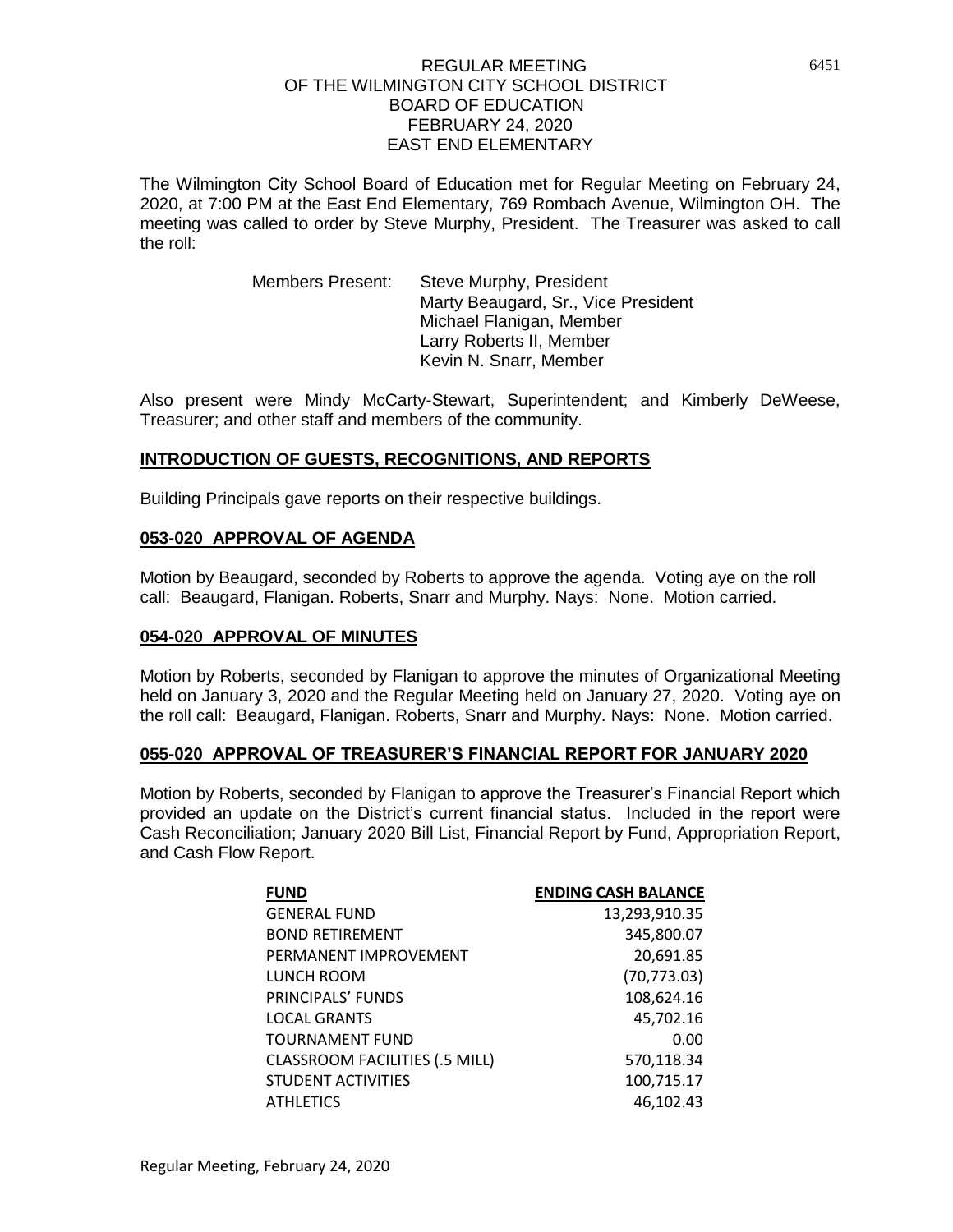| ATHLETICS FUNDRAISERS    | 28.304.11     |
|--------------------------|---------------|
| STATE AND FEDERAL GRANTS | 14,648.43     |
| TOTAL OF ALL FUNDS       | 14,503,844.04 |

Voting aye on the roll call: Beaugard, Flanigan. Roberts, Snarr and Murphy. Nays: None. Motion carried.

# **056-020 APPROVAL OF APPROPRIATIONS RESOLUTION / 2020**

Motion by Roberts, seconded by Flanigan to approve the 2019-20 Appropriations Resolution. Voting aye on the roll call: Beaugard, Flanigan. Roberts, Snarr and Murphy. Nays: None. Motion carried.

## **057-020 APPROVAL OF AMENDED CERTIFICATE #3 / FY2020**

Motion by Roberts, seconded by Flanigan to approve the Amended Certificate #3 to be approved by the Clinton County Budget Commission. Voting aye on the roll call: Beaugard, Flanigan. Roberts, Snarr and Murphy. Nays: None. Motion carried.

#### **058-020 APPROVAL OF RESOLUTION ACCEPTING THE AMOUNTS AND RATES AND AUTHORIZING THE NECESSARY TAX LEVIES AND CERTIFYING THEM TO THE COUNTY AUDITOR.**

Motion by Roberts, seconded by Flanigan to approve the resolution accepting the amounts and rates as determined by the Budget Commission and authorize the necessary tax levies and certify them to the County Auditor. Voting aye on the roll call: Beaugard, Flanigan. Roberts, Snarr and Murphy. Nays: None. Motion carried.

## **059-020 APPROVAL OF DONATIONS**

Motion by Roberts, seconded by Flanigan to approve the following donations:

- 1. A cash donation of \$50 from Richard & Karen Steans in memory of Margaret Rector.
- 2. A cash donation of \$40 from Richard & Nancy Curran in memory of Margaret Rector.
- 3. A cash donation of \$150 from Rodney and Mindy Stewart to the WHS Theater Dept.
- 4. A cash donation of \$240 from a donor who wishes to remain anonymous to Project Trust.

Voting aye on the roll call: Beaugard, Flanigan. Roberts, Snarr and Murphy. Nays: None. Motion carried.

# **060-020 APPROVAL OF OVERNIGHT FIELD TRIP / OHIO SCHOLASTIC MEDIA ASSOCIATION CONFERENCE**

Motion by Beaugard, seconded by Flanigan to approve an overnight field trip for the WHS Journalism students to attend the Ohio Scholastic Media Association Conference at Kent State University in Kent, OH. Students will depart Wilmington on April 3, 2020 and return on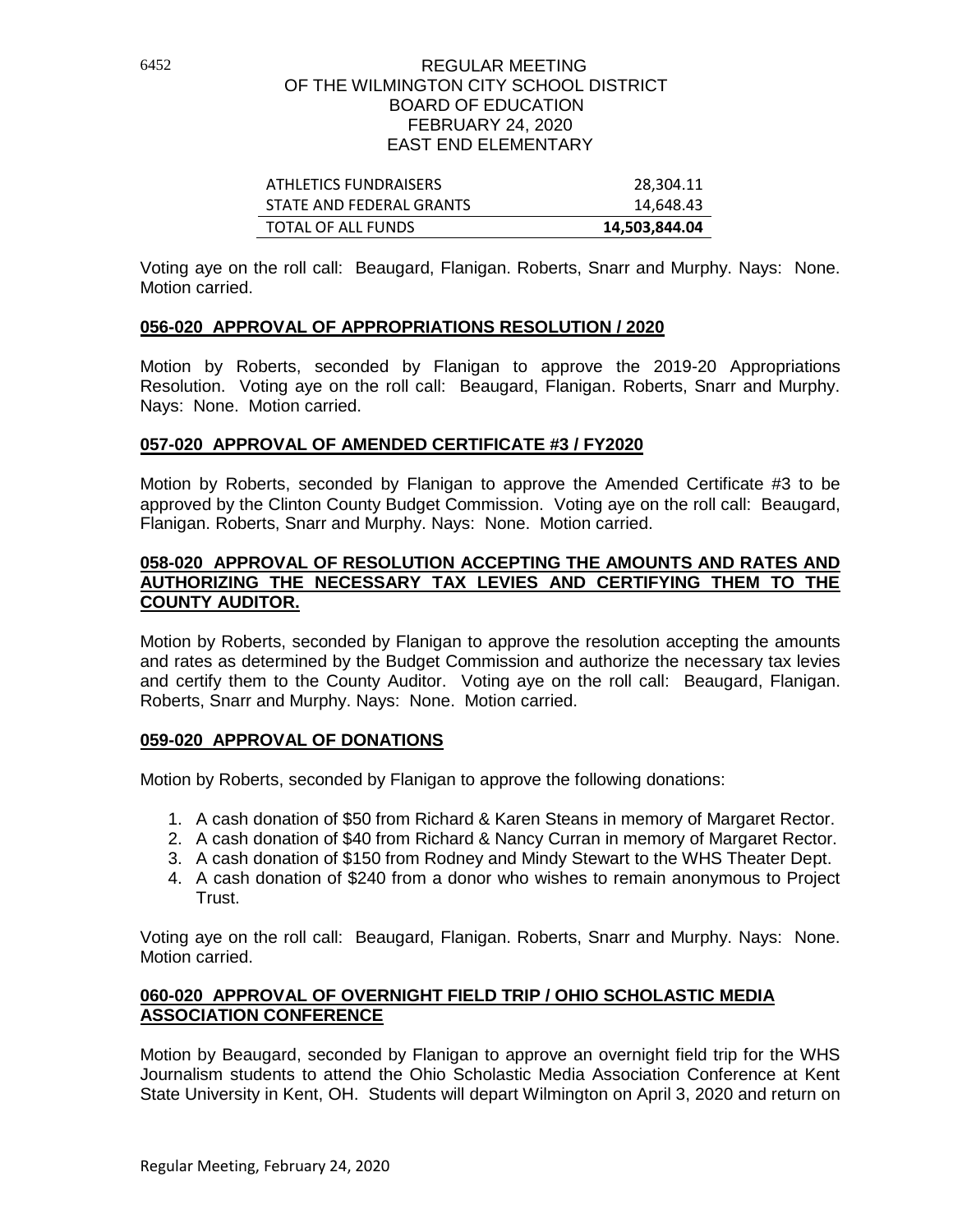April 4, 2020. Voting aye on the roll call: Beaugard, Flanigan. Roberts, Snarr and Murphy. Nays: None. Motion carried.

# **061-020 APPROVAL OF EMPLOYMENT / SUBSTITUTE TEACHERS / 2019-20**

Motion by Flanigan, seconded by Beaugard to approve employment of the following substitute teachers on an as needed basis for the 2019-20 school year. Salary will be at the Board approved substitute rate:

| Jamie Dean  | Cory Hogsett      | Gina Straight |
|-------------|-------------------|---------------|
| Dow Tippett | Margaret Wooddell |               |

Voting aye on the roll call: Beaugard, Flanigan. Roberts, Snarr and Murphy. Nays: None. Motion **carried.** 

# **062-020 APPROVAL OF UNPAID LEAVE / 2019-20**

Motion by Flanigan, seconded by Beaugard to approve the following unpaid leave:

*Jessica Grimes ½ day (.5) on February 13, 2020*

Voting aye on the roll call: Beaugard, Flanigan. Roberts, Snarr and Murphy. Nays: None. Motion carried.

# **063-020 APPROVAL OF EMPLOYMENT / ACCOUNT SPECIALIST / WOLARY / 2019-20**

Motion by Flanigan, seconded by Beaugard to approve the employment of *Nancy Wolary* as Account Specialist in the Treasurer's Department effective March 2, 2020 with up to ten (10) days of training prior to the effective date. Salary as per the Exempt Salary Schedule (Step 6).Voting aye on the roll call: Beaugard, Flanigan. Roberts, Snarr and Murphy. Nays: None. Motion carried.

# **064-020 APPROVAL OF EMPLOYMENT / NON-TEACHING SUPPLEMENTAL CONTACT / 2019-20**

Motion by Flanigan, seconded by Beaugard to approve the following non-teaching supplemental contract for the 2019-20 school year pending completion of all requirements of employment.

*Mike Brown MS Boys Track \$2,392*

Voting aye on the roll call: Beaugard, Flanigan. Roberts, Snarr and Murphy. Nays: None. Motion carried.

# **065-020 APPROVAL OF EMPLOYMENT / SUB AIDES / 2019-20**

Motion by Flanigan, seconded by Beaugard to approve the following as substitute aides for the 2019-20 school year pending completion of all requirements of employment: